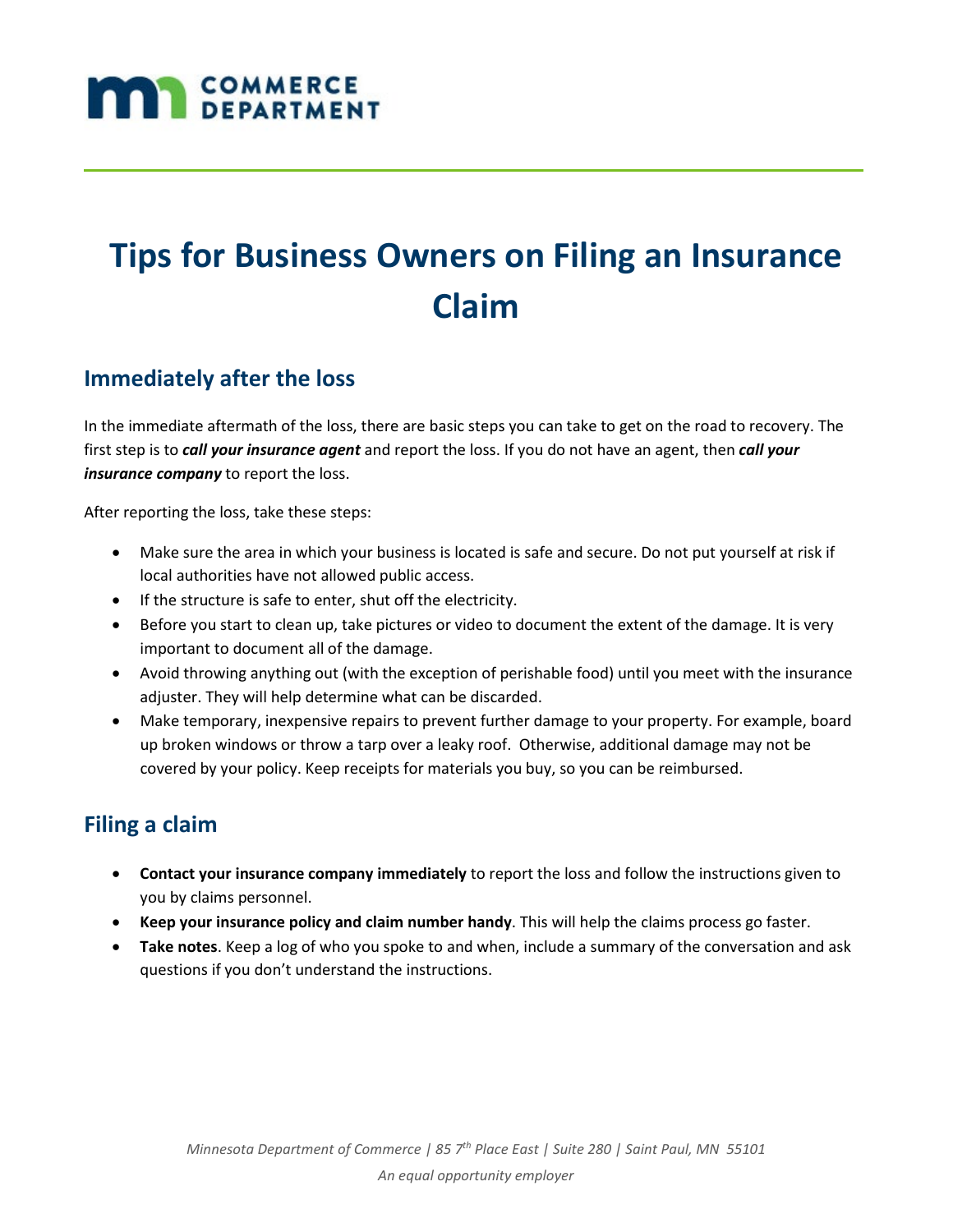- **Make a business inventory**. If you don't already have a complete inventory, make a list of as many items as you can remember.
- **Wait for the company's adjuster to arrive**. Do not call anyone to repair or replace your loss without first getting instructions from your company's adjuster. Your insurer may need visually inspect your loss before repairs can be made. Do not throw away damaged property until your company's adjuster tells you it is okay to do so. Make only temporary repairs to prevent further damage until a claims adjuster arrives for the inspection.
- **Get organized**. Get a complete copy of your insurance policy or contract and find your previous business tax filings. Many commercial business filings have income loss protections and your filing may help you to identify lost property. Collect any records that can prove the value of damaged equipment. If you have business interruption insurance, you will need to prove income to determine the amount of business lost.
- **Keep a log of expenses** incurred and contacts made with the insurance company.

#### **Working with the insurance company adjuster**

A company adjuster will inspect your property or business to assess the initial damage. Be sure to ask the adjuster for:

- A business card or identification
- Information about what you are required to do next
- Information about what the company will be doing next
- Instructions on getting estimates for repairs. Clarify if you are responsible or if the company will be doing that on your behalf
- Time estimate of how long the adjuster expects the claim settlement process to last

## **Working with a public adjuster**

One option is to pay a public adjuster for assistance documenting losses. Public adjusters can represent you in negotiations with your insurance company's adjuster and typically are paid a percentage of the final insurance settlement. You are not required to work with a public adjuster.

#### **Before you hire an adjuster:**

- Check if they are registered with the Minnesota Department of Commerce or if they have any previous disciplinary action.
- Get a written contract that clearly identifies all fees.
- Decide if you think the assistance of an adjuster will help you recover enough to offset the fee.

#### **Avoid adjusters who:**

• Claim to be from a government agency.